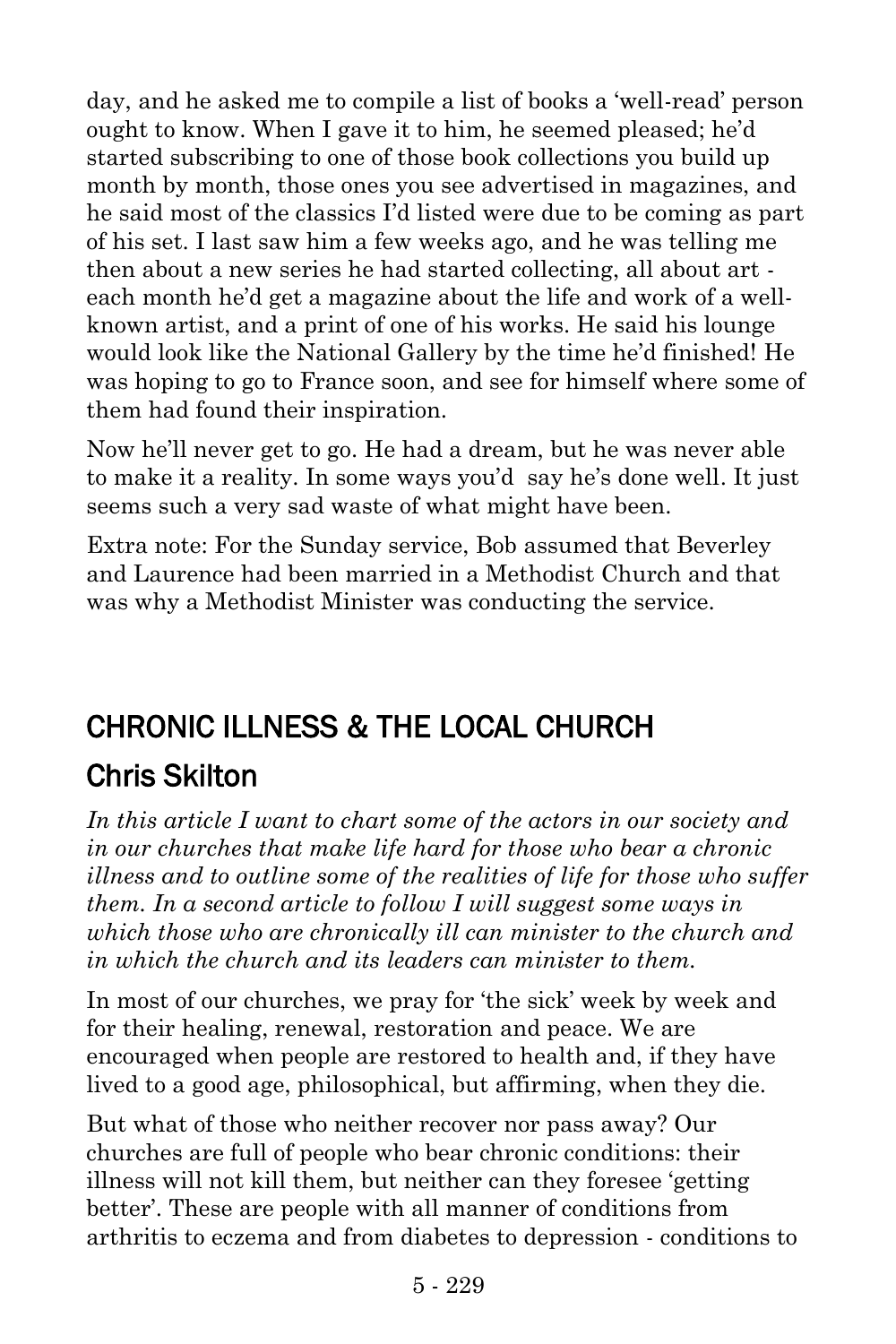be lived with, not just from day to day, but year to year. How do we minister to these people, who often suffer in silence, but find aspects of life a desperate struggle; people who feel denied the opportunity to live life, let alone offer the Christian service they would like to give because of their illness?

### **Church and society - not places to be chronically ill**

Those with a chromic illness struggle to cope, not just with the illness itself, but with the expectations of the world and church in which we live. Issues arising from the following areas shape and influence how chronic illness is carried and perceived:

## *(a) Attitudes to Medicine*

The past hundred years has seen the eradication of many infectious and life-threatening illnesses. Medicine tends to focus on acute and terminal conditions rather than chronic ones. Advances in many areas have been swift and time spent in hospital for surgery is short. People are bemused when I recall how, thirty years ago as an ordinand, I served in the chaplaincy at the Oxford Eye Hospital, where patients having 'routine' operations for the removal of a cataract were in hospital for four days (if all went smoothly)! No wonder today that to be chronically ill is to defy the trend towards improvement, and to let the side down. Ironically, whereas once a chronic illness might have led to early death, it may now lead to longer, but heavily regulated life - a life that will neither improve nor deteriorate, but be simply 'held in check'.

## *(b) Attitudes to the body*

 $\overline{a}$ 

The body sells - clothes, cars, perfume, and in fact, anything. Few adverts feature people who are less than physically fit, healthy and preferably young. Never before has so much money been spent on improving, enhancing and relaxing the body. Those who believe they have less than acceptable bodies feel demeaned. Physical weakness, in an echo of some crude Old Testament interpretation, is seen to imply moral weakness. The recorded experience of these women is salutary: "I felt that I was no longer desirable...Society quietly decreed that I need not bother to become 'a woman': my disability precluded such a luxury"<sup>173</sup>

<sup>173</sup> Jo Campling: *Images of Ourselves* (Routledge & Kegan Paul, London) 34, 53.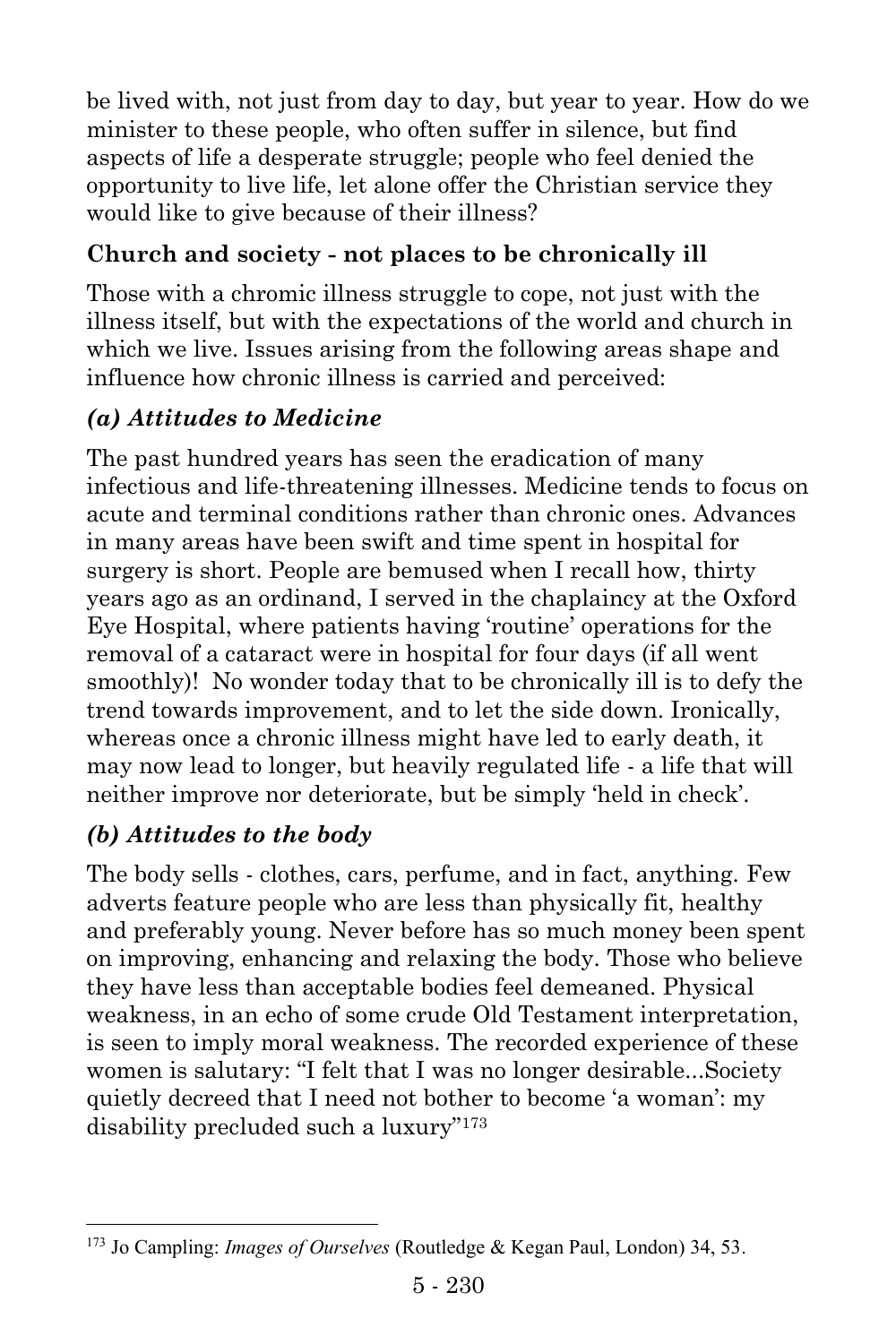In response to this we need to affirm that we should pay attention to the body and care about it - and about everybody's body. Is our vision of heaven still that everyone will be of ideal height and weight and about thirty in perpetuity? Before we become overly critical of this as Christians, let us beware the imbalance on our bookshelves between the number of titles on 'How I was wonderfully healed from...' compared to 'How God's grace sustained me through forty years of living with diabetes'. I have noticed that the former are in a large section called 'Healing', and the latter in a much smaller one on 'The Problem of Pain'. What does this say to people?

## *(c) Attitudes to "Doing"*

Church and society regularly define personal worth and personhood by activity. The second question asked of people we meet (after their name) is still "What do you do?". The chronically sick are often identified by what they can no longer 'do'. A cry of the elderly in our churches is often "I just can't do what I used to do for the church" as if this diminishes them in the sight of God and of others, let alone themselves. It may be time for churches to revisit (or visit!) W H Vanstone's classic book *Stature of Waiting* which demonstrates how passivity and 'being' are at the heart of the passion of Jesus and disclose to us something fundamental about the character of God.

#### *(d) The need to categorise - and stigmatise*

We all label people. Those who bear a chronic illness are no exception. A description of one aspect of life, for instance, "Kate suffers from rheumatoid arthritis" becomes Kate's defining characteristic. To define people in this way is to demean and diminish them and make unfair assumptions about them. Even in the writing of this article I am conscious of the phraseology I am using. It would be easy to write about 'the chronically ill' which creates a category of people about which others will make assumptions. We might look with care about how we speak about and pray about people in church week by week. What does having on our prayer list and saying in our intercessions for several weeks "Harry with Crohn's Disease" say about Harry and do for Harry in his relationships in the church family?

To categorise is also to exercise control. Society (and church is no exception) is still usually ordered by the physically able to suit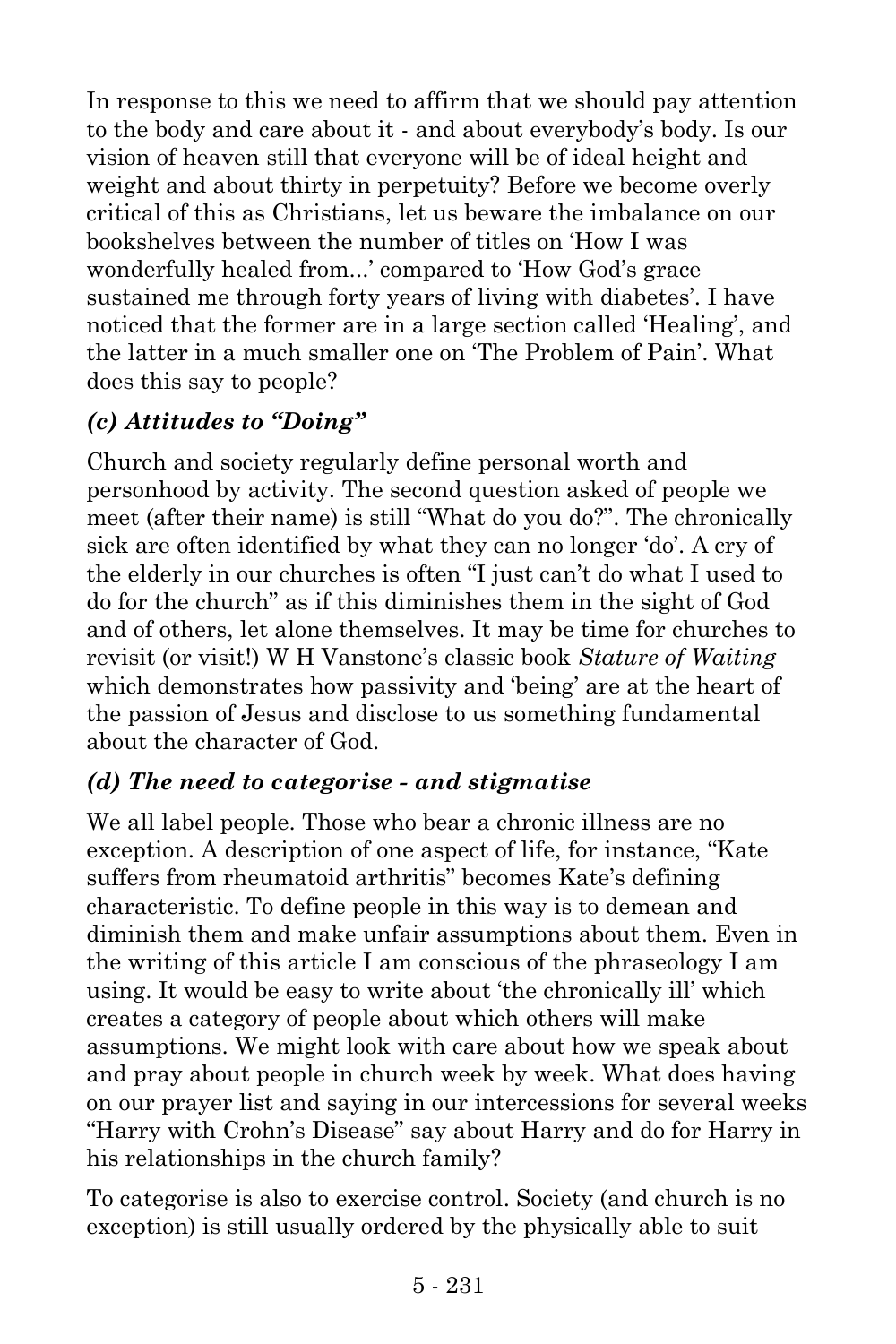themselves. There is a growing body of literature written by those with physical impairments pointing out that for too long the organisation of their care has been undertaken and dictated by able-bodied professionals. The language of illness and its images drawn from war and violence betray our anxiety about the control and health of the body. To describe someone as having 'lost their battle with cancer' implies that they are defeated and shamed. People still speak of 'kidney failure' as if the body was not up to scratch. Notice, too, the way that language about illness is pejorative - "what's wrong with Mary's leg" or "he's got a bad leg". And 'invalid' can be pronounced in two ways!

To act in this way is often a means of denying our common frailty, weakness and vulnerability. We are all impaired, whether in a faculty, limb or organ, repressed emotions, lack of judgement, quick temper, lack of self-esteem ... the list is endless. In our churches we single out others (albeit to offer prayer) from an alleged position of strength, when we need to minister to one another by the grace of God out of our common vulnerability.

#### *(e) Better and better - now!*

Even in an age that has slowly woken up to the limitations of progress, life expectancy, like the A-level pass rate, is assumed to be always on the increase. Health is often seen as a property of life, and as an end in itself and as human right, as freedom from disease and infirmity. For those with a chronic condition, what is 'better' can be difficult to evaluate. In our ministry we must exercise discernment in ensuring that our ministry of healing is about the life of the kingdom and not signing up to 'better now'. Christian faith should be well placed to affirm the interconnectedness and wholeness of life. Incarnational faith "creates a constant bias towards seeing person as whole beings".<sup>174</sup> Those who are chronically ill do not need the added burden of being told that they are not being healed because they lack faith, have unconfessed sin or a bitter spirit. This will simply be heartbreaking for those who after many years of debilitating pain will long to be free from it.

#### **The realities of chronic illness**

 $\overline{a}$ 

<sup>174</sup> James Woodward, *Encountering Illness* (SCM, London 1995)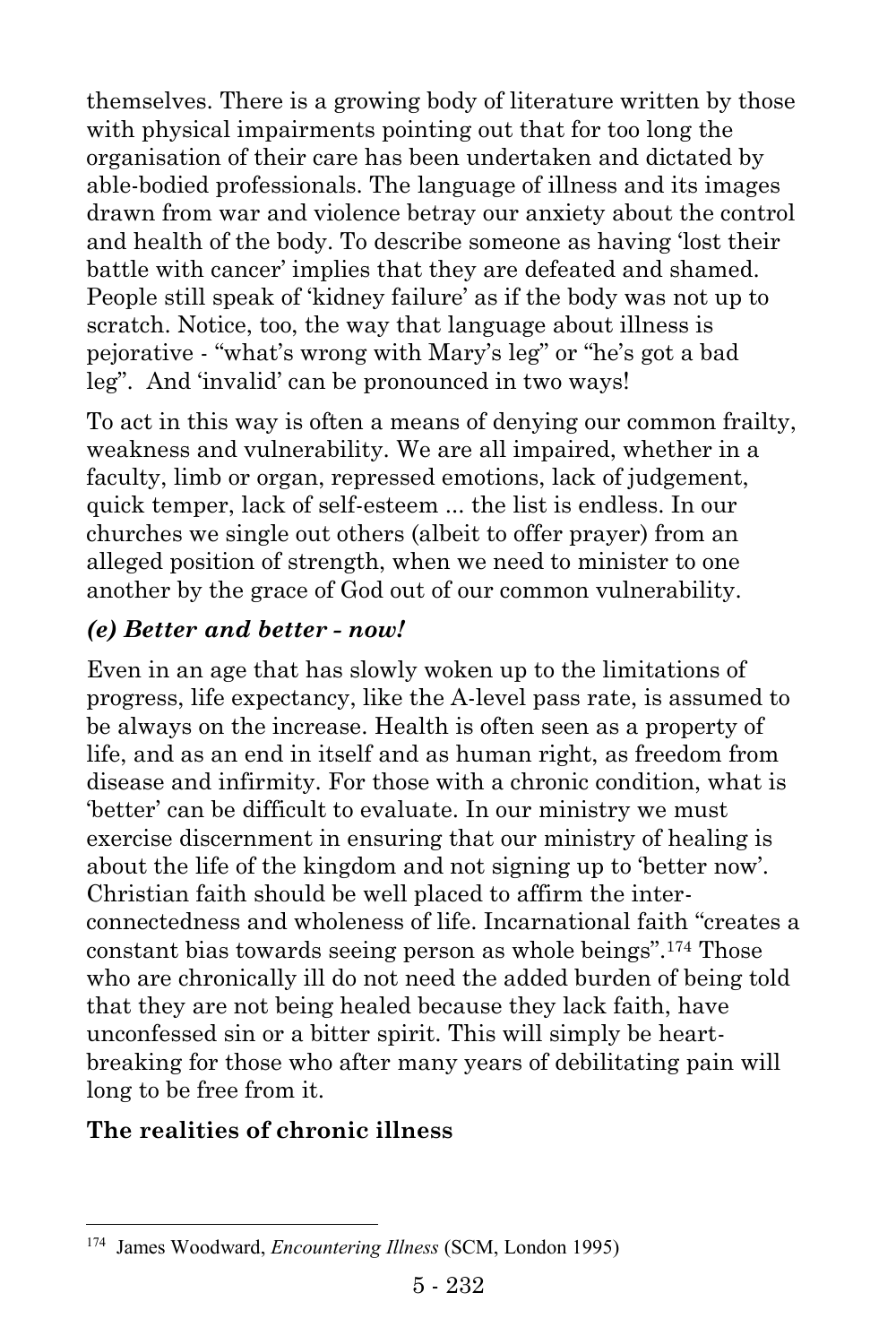A key task in pastoral ministry is to understand and to recognise the implications of where people are. In this section I will outline a series of different and sometimes contradictory feelings and states of being which sum up the effects of chronic illness.

## *(a) Vulnerability*

There is an inevitable vulnerability to the twists and turns of the condition itself and to the increased sense of the fragility of life. The surgeon Oliver Sacks vividly described his own experience of being in hospital: "I had to relinquish all the powers I normally command...I found this humiliating at first".<sup>175</sup> Some will feel vulnerable at a constant round of medical appointments. The indignity of regularly having to undress or be undressed in front of total strangers is hard to bear. Frequent examinations of parts of the body, especially those not usually on view, or the insertion of instruments into it are signs of a loss of control and of a vulnerability to others. Writing in another context, but pertinent to this discussion, Sara Savage reminds us: "Our embodiment is fraught with risk; hence our desire to control our bodies at all costs. Life would be so much simpler if bodies were objects; our vulnerability could be 'controlled'." <sup>176</sup>

#### *(b) Uncertainty*

Chronic illness brings home to us that life is uncertain. Our need to plan ahead can be thwarted and there can be embarrassment in having to cancel another event, not turn up at church to read the lesson or phone into work unable to make it again. There may not be reassuring answers to questions like, "What do my symptoms mean? Will I be able to function tomorrow?". One person wrote in the midst of their own chronic condition that "we cannot help posing questions about values, what a person is, what he is for".<sup>177</sup>

#### *(c) Predictability*

l

This is an experience that can be felt at the same time as uncertainty! Illness can be predictable. There is no way that diabetes or arthritis can be dealt with by a few days spent quietly at home as one would getting over flu' or a tummy bug. Michael

<sup>175</sup> Oliver Sacks, *A Leg to Stand On* (Duckworth, London 1984).

<sup>176</sup> Sara Savage: "Through Dance" in Jeremy Begbie (ed) *Beholding his Glory* (DLT, London 2000) 71.

<sup>177</sup> Jessie van Dongen-Gerrard, *Invisible Barriers* (SPCK, London 1989) 43.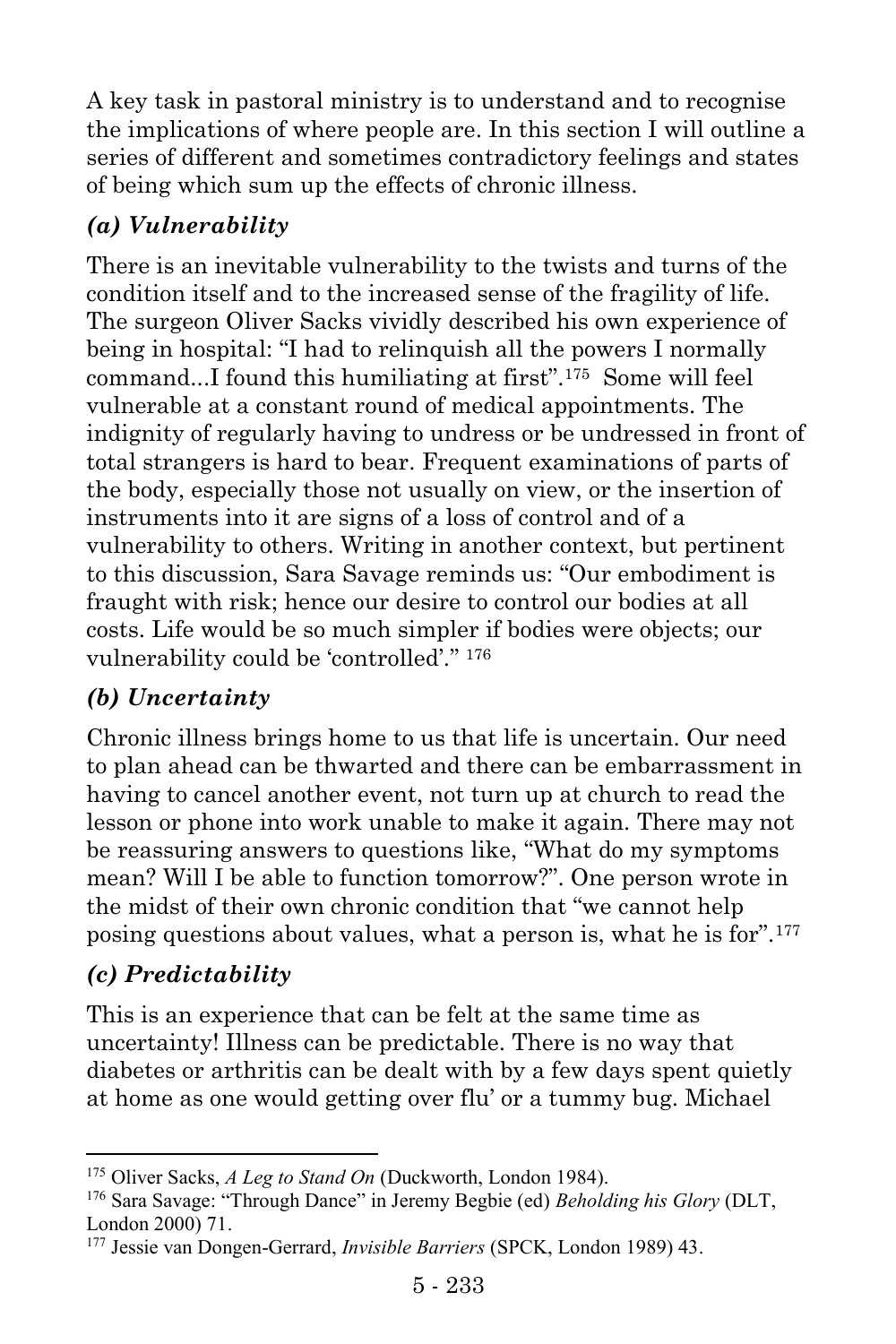Mayne, the former Dean of Westminster in the midst of his time suffering from ME wrote that "one of the dispiriting things about my long illness is that you become so boring".<sup>178</sup> character in Salman Rushdie's novel, *The Ground Beneath Her Feet*, says: "Our tolerance for the truly hopeless, for those who are irredeemably broken by life, is strictly limited. The sob stories we like are the ones that end before we're bored".<sup>179</sup>

Chromic pain and illness are 'boring' and others can get bored with it as quickly as the sufferer can. Some are asked by well-meaning friends and ministers, "Are you feeling better?" out of sheer desperate hope that things might be different. I suspect that we all find it hard to minister well in these situations where there seems to be no closure, either by recovery or death. How will we minister to someone in this position when we visit them each month?

#### *(d) Meaninglessness*

When chronic illness has disabled someone from exercising specific gifts or treasured pursuits and interests, cut short a career or working life, made intimacy with a partner difficult, it is not surprising they feel robbed of purpose or meaning. Victor Franckel, a holocaust survivor, wrote that "man is not destroyed by suffering; he is destroyed by suffering without meaning".<sup>180</sup>

Pain can be alienating and isolating and thereby compound the struggle for meaning, as can being treated as an 'invalid'. It is a challenge to discover meaning and an equal challenge for those in ministry not to try and impose meaning on peoples' lives for them. Mary Craig, who experienced significant heartache in her life wrote: "Two persons can go through the same anguish; one of them may be destroyed by it, the other may achieve an extra dimension. The real tragedy...is the wasted opportunity. <sup>181</sup>

The issues raised and questions asked in this article are not meant to add to the guilt of the minister or present an unnecessarily depressing picture! However, to offer appropriate and good pastoral care can only be done in the light of a better understanding of the context in which people live, and of the pressures and expectations which are placed upon them. We must

l <sup>178</sup> Michael Mayne, *A Year Lost and Found* (DLT, London 1987) 60.

<sup>179</sup> Salman Rushdie, *The Ground Beneath Her Feet* (Jonathan Cape, London 1999) 489.

<sup>180</sup> Quoted in Vanessa Herrick & Ivan Mann, *Jesus Wept* (DLT, London 1998) 162.

<sup>&</sup>lt;sup>181</sup> Quoted in Herrick & Mann, 167.